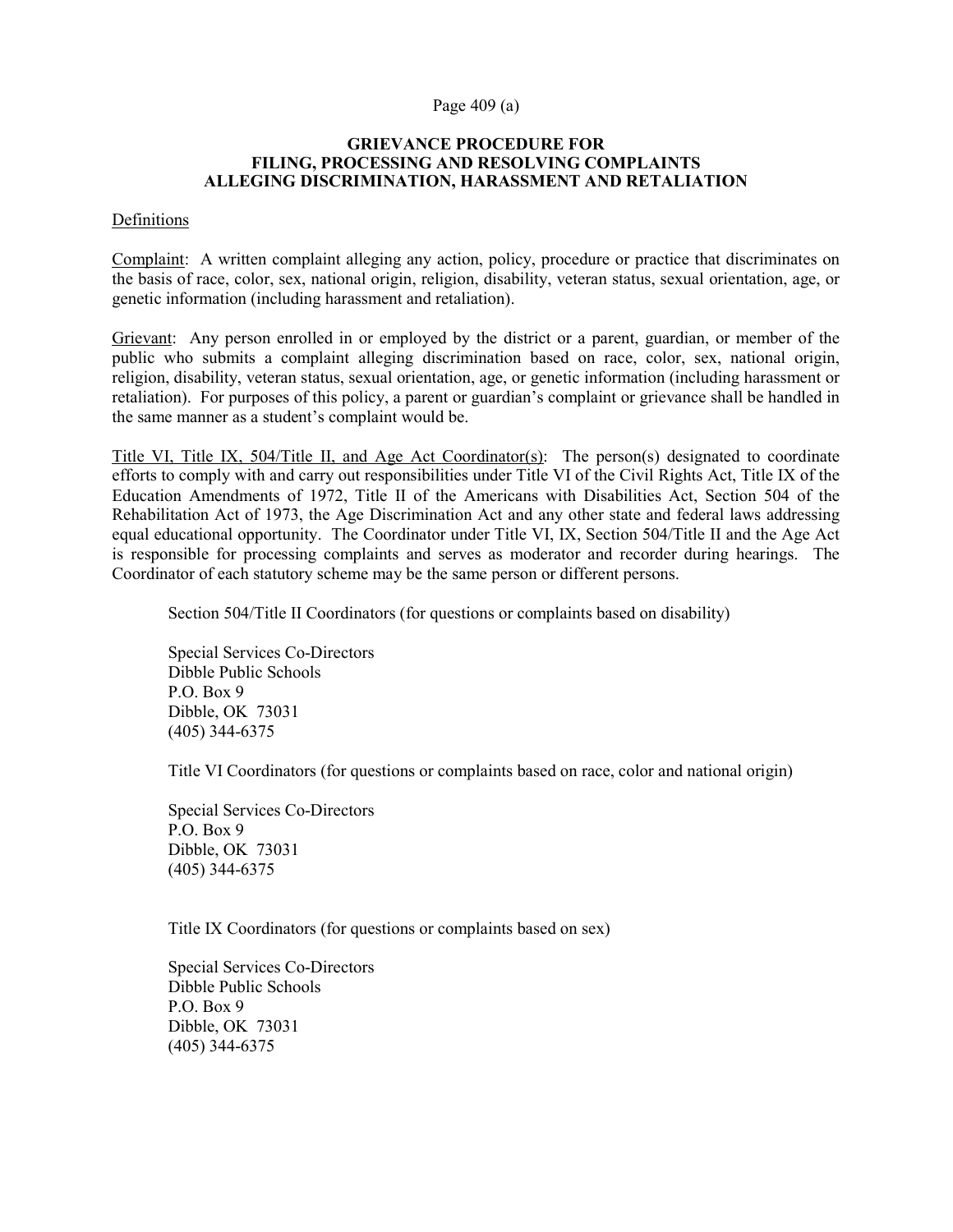# Page 409 (b)

Age Act Coordinators (for questions or complaints based on age)

Special Services Co-Directors Dibble Public Schools P.O. Box 9 Dibble, OK 73031 (405) 344-6375

Respondent: The person alleged to be responsible for the alleged discrimination contained in a complaint. The term may be used to designate persons with responsibility for a particular action or those persons with supervisory responsibility for procedures and policies in those areas covered in the complaint.

Day: Day means a working day when the district's main administrative offices are open. The calculation of days in complaint processing shall exclude Saturdays, Sundays and legal holidays.

#### Pre-Filing Procedures

Prior to the filing of a written complaint, the student, parent or guardian, employee or patron is encouraged to visit with the building principal or the Coordinator, as applicable, and reasonable effort should be made by the district at this level to resolve the problem or complaint.

# Filing, Investigation, Hearing and Review Procedures

The Grievant submits a written complaint to one of the Coordinators, as applicable, stating the basis, nature and date of the alleged discrimination, harassment or retaliation, the names of persons responsible (where known) and requested action. If the applicable Coordinator is the person alleged to have committed the discriminatory act(s), then the complaint should be submitted to the superintendent for assignment. Complaint forms are available from the offices of the district's Coordinators.

The Coordinator conducts a complete and impartial investigation within 10 days of receiving the complaint, to the extent reasonably possible, which shall include but not be limited to, interviewing the Grievant and any witnesses, review of documents and interviewing the Respondent. The Coordinator will ask the Respondent to (a) confirm or deny facts; (b) indicate acceptance or rejection of the Grievant's requested action; and (c) outline alternatives.

As to complaints of discrimination by students, parents or guardians and school employees, the Coordinator will disclose the complaint, the identity of the Grievant and information regarding the person who allegedly committed the discriminatory act only to the extent necessary to fully investigate the complaint and only when the disclosure is required or permitted by law. If a Grievant wishes to remain anonymous, the Coordinator will advise him or her that such confidentiality may limit the district's ability to fully respond to the complaint. If a Grievant asks to remain anonymous, the Coordinator will still proceed with the investigation.

Within 5 days after completing the investigation, the applicable coordinator will issue a written decision to the Grievant and Respondent.

If the Grievant or Respondent is not satisfied with the decision, he or she must notify the applicable Coordinator, in writing, within 5 days and request an appeal to the superintendent. The written appeal shall contain a specific statement explaining the basis for the appeal.

Within 5 days after receiving the appeal request, the applicable Coordinator will refer the matter to the superintendent for a hearing. If the superintendent is the person alleged to have committed the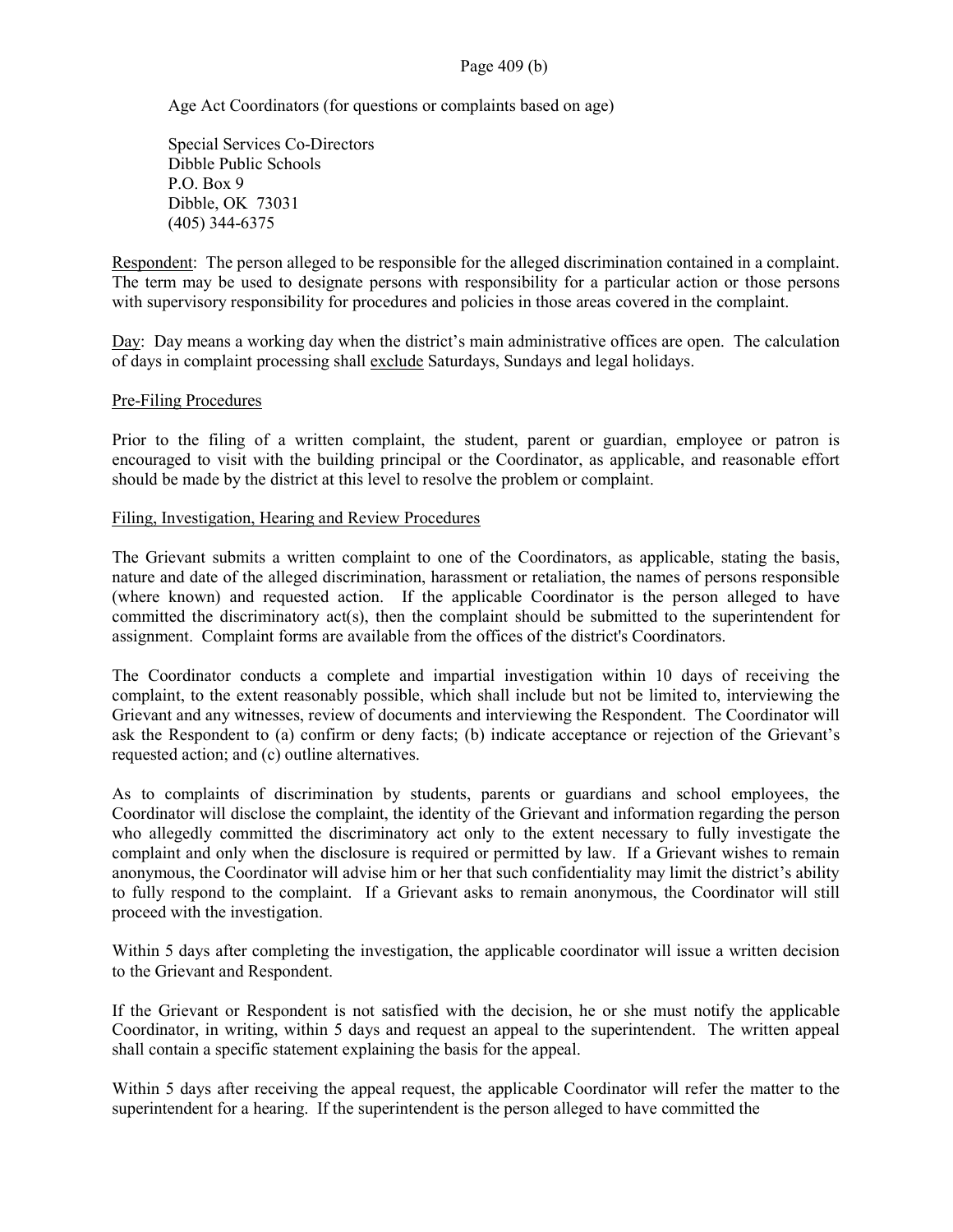# Page 409 (c)

discriminatory act(s), then a different decision maker will be appointed to maintain impartiality. The Coordinator will schedule the hearing with the Grievant, the Respondent and the superintendent. The hearing will be conducted within 10 days after the Coordinator refers the matter to the superintendent for hearing.

At the hearing, the superintendent will review the information collected through the investigation and may ask for additional oral or written evidence from the parties and any other individual he or she deems relevant. The applicable Coordinator will make arrangements to audiotape any oral evidence presented. In circumstances involving allegations of sexual harassment, the Coordinator may determine that it is appropriate and reasonable to separate the individual who is allegedly being sexually harassed from the alleged harasser in the hearing.

Within 5 days after completing the investigation the superintendent will issue a written decision to the Grievant and Respondent.

If the Grievant or Respondent is not happy with the decision, he or she must notify the superintendent, in writing, within 5 days, and request an appeal to the board of education. The written appeal shall contain a specific statement explaining the basis of the appeal.

The superintendent will notify the board of education, in writing, within 5 days after receiving the appeal. The clerk will place the appeal on a board agenda within 30 days from the date of notification to the board of education.

The board will act as an appellate body by reviewing the decisions and the oral and written evidence presented below and making a decision. At the board meeting, the board may ask for oral or written evidence from the parties and any other individual it deems relevant. The clerk will make arrangements to audiotape any oral evidence presented. Within 5 days of the meeting, the board will issue a final decision in writing to all parties involved.

# General Provisions

Extension of time: Any time limits set by these procedures may be extended by mutual consent of the parties involved. The total number of days from the date the complaint is filed until the board of education issues a final decision shall be no more than 120 days.

Access to Regulations: Upon request, the Coordinator shall provide copies of any regulations prohibiting discrimination on the basis of race, color, sex, national origin, religion, disability, veteran status, sexual orientation, age, or genetic information.

Confidentiality of Records: Complaint records will remain confidential, to the extent allowed by law, unless permission is given by the parties involved to release such information. All complaint records will be kept separate from any other records of the district. No complaint record shall be entered in any personnel file unless adverse employment action is taken against an employee. Complaint records shall be maintained on file for three years after complaint resolution.

Representation: The Grievant and the Respondent may have a representative assist them through the grievance process and accompany them to any hearing.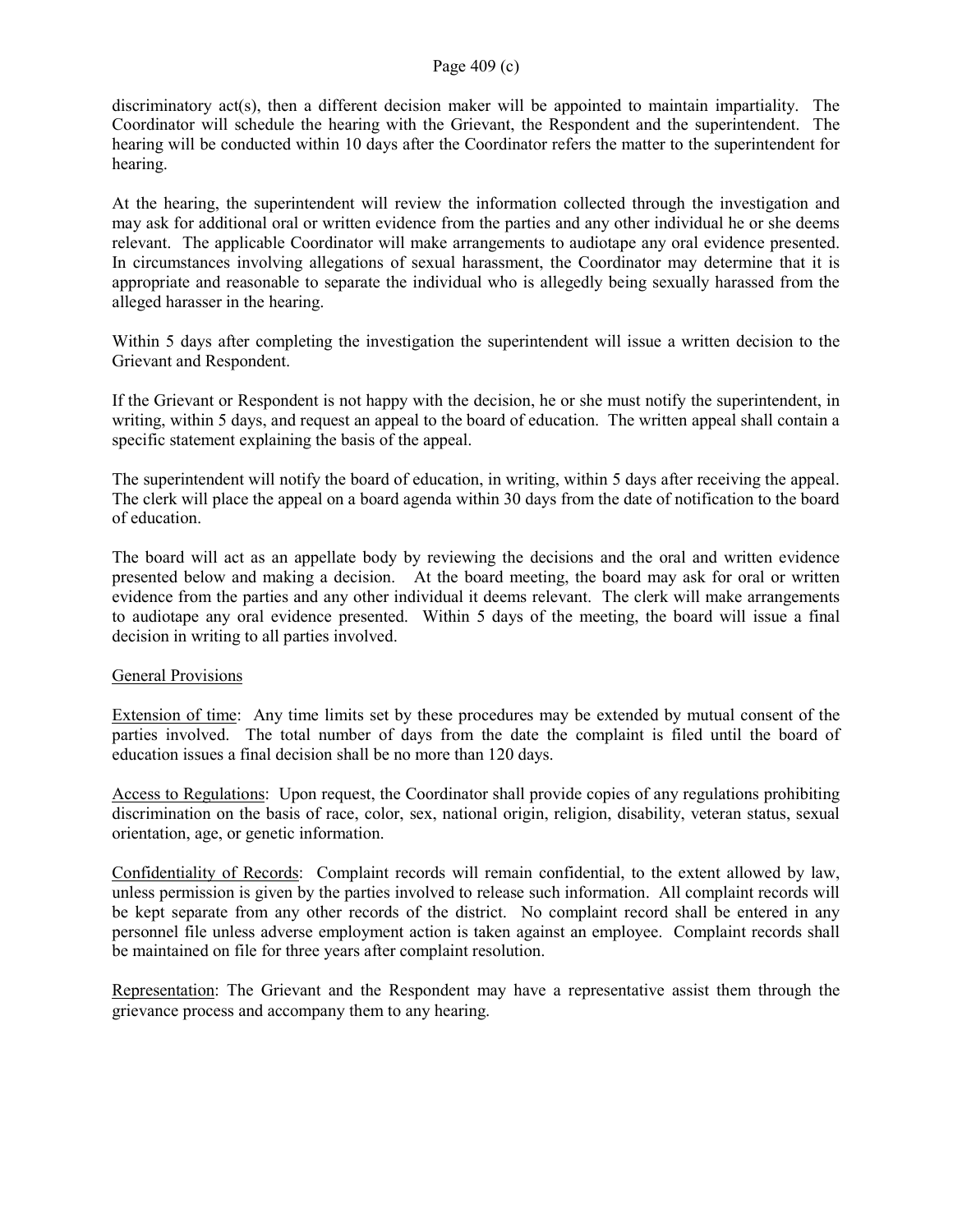# Page 409 (d)

Corrective Action: After all facts and circumstances are reviewed, the district shall take any and all disciplinary actions to prevent further harassment or discrimination. Possible disciplinary or remedial actions include, but are not limited to: education, training and

counseling, transfer, and/or suspension of a student, and education, training, counseling, transfer, suspension and/or termination of an employee.

Retaliation: The district prohibits retaliation, intimidation, threats, or coercion of any person for opposing discrimination or for participating in the district's discrimination complaint process or making a complaint, testifying, assisting, appealing, or participating in any other discrimination complaint proceeding or hearing. The district will take steps to prevent the alleged perpetrator or anyone else at the district from retaliating against the alleged victim or any person who acts to oppose discrimination or participates in the complaint process. These steps include notifying students and employees that they are protected from retaliation, making sure that victims know how to report future problems and making follow-up inquiries to see if there have been any new incidents. If retaliation occurs, the district will take strong responsive action.

Basis of Decision: At each step in the grievance procedure, the decision maker will take or recommend the taking of appropriate measures based on the facts, as revealed by the investigation and hearing, taken as a whole, and the totality of the circumstances, such as the nature, extent, context and gravity of the activities or incidents.

Section 504 Due Process Procedures: For information concerning the impartial hearing and review procedures under Section 504, the Grievant should contact:

Special Services Co-Directors Dibble Public Schools P.O. Box 9 Dibble, OK 73031 (405) 344-6375

Notice: The district will notify all students, parents or guardians, members of the public and employees of the name, office and telephone number of each Coordinator and this Grievance Procedure in writing via school publications and/or postings at each school site to which employees or students are assigned.

Outside Assistance: Individuals may also file complaints alleging discrimination, harassment or retaliation with the Office of Civil Rights. The OCR may be contacted at:

U.S. Department of Education Office for Civil Rights One Petticoat Lane 1010 Walnut Street, Suite 320 Kansas City, MO 64106 (816) 268-0550 (816) 268-0599 (Fax) (877) 521-2172 (TTY) E-mail: OCR.KansasCity@ed.gov.